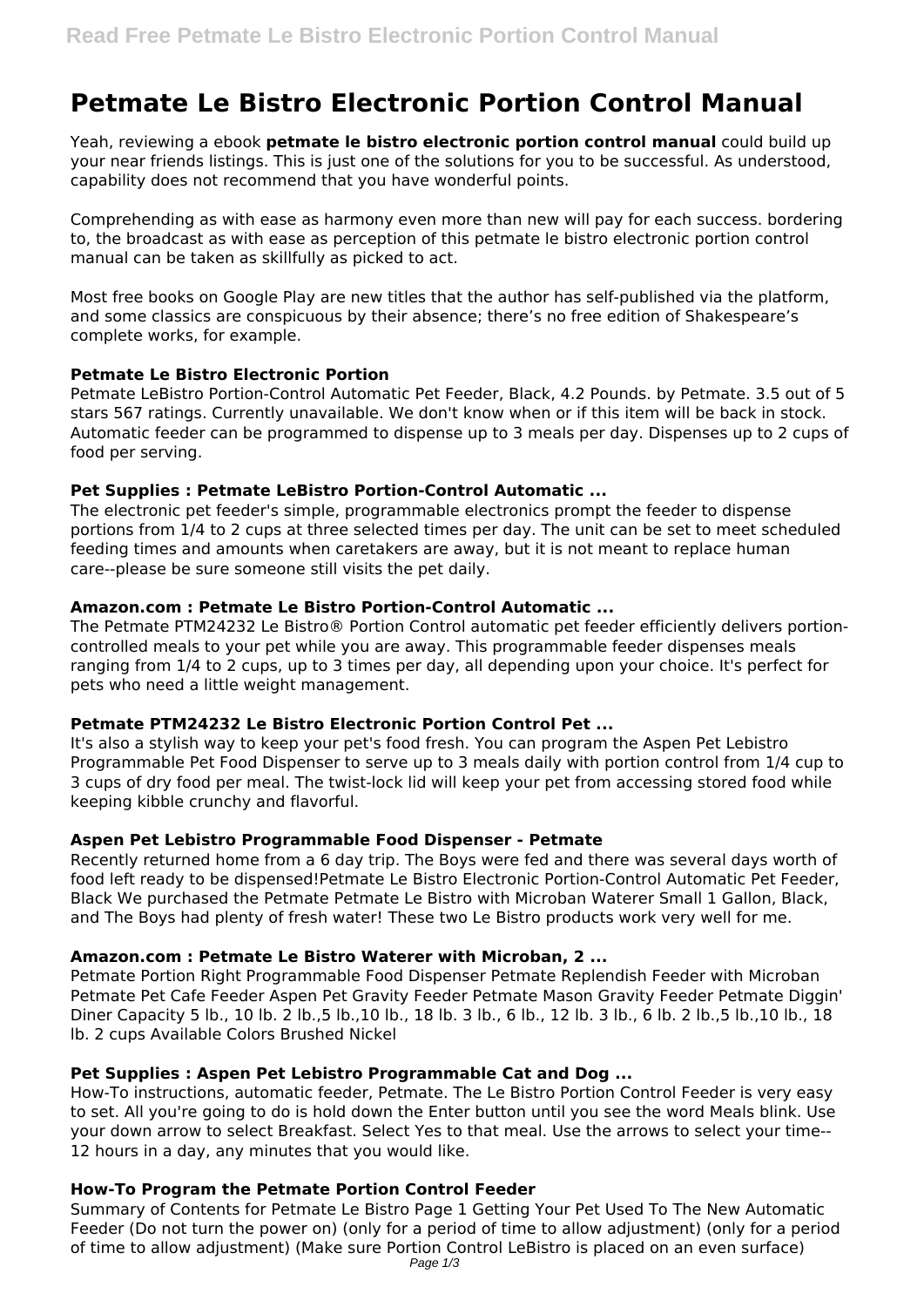(assembled without batteries and food).

# **PETMATE LE BISTRO USER MANUAL Pdf Download | ManualsLib**

LeBistro & Portion Right Programmable Food Dispenser Instructions. Downloadable PDF version. petmate

### **Programmable Feeder Instructions - Petmate**

Petmate Brand Official Website At Petmate we're passionate about delivering peace of mind to pet owners with quality products. Shop Petmate online for pet supplies, kennels, bedding and more. FREE SHIPPING AVAILABLE.

### **Petmate Brand Official Website**

It is at leat 6 inches across, so it is not too small. If you are wondering how the food dispenses, you can choose up to three feedings a day, and each feeding can be from 1-4 portions. As far as I remember, the portions are each 1/4 cup, and my vet recommended 1/2 to 3/4 cup per cat per day.

### **Amazon.com: Customer reviews: Petmate LeBistro Portion ...**

Petmate Le Bistro Electronic Portion Control Automatic Pet Feeder 5 lbs Medium Black. Close. Vehicle Info Needed. Enter your vehicle's info to make sure this product fits. Yes, check compatibility. It's your call. This doesn't fit the vehicle based on the information you provided.

### **Petmate Le Bistro Electronic Portion Control Automatic Pet ...**

DESCRIPTION & FEATURES Petmate Le Bistro pet feeder is programmable and delivers controlled food portions up to 3 times per day. The range of portion is from  $\frac{1}{4}$  to 3 cups per serving, so you can set the amount you want for your pet to eat by day. This daily amount of food is kept in a tough plastic base for food "on demand".

### **Petmate Le Bistro Automatic Pet Feeder Review - Is It A ...**

View and Download Petmate Le Bistro quick manual online. PROGRAMMABLE FEEDER. Le Bistro pet care product pdf manual download.

#### **PETMATE LE BISTRO QUICK MANUAL Pdf Download | ManualsLib**

LeBistro Electronic Portion Control Pet Feeders maintain a steady and consistent feeding schedule. Programmable automatic pet feeder. You determine the size of portions, 5 lb. feeder dispenses ¼ to 2 cups per serving. The clear container allows monitoring of food levels and is easy to refill. Removable bowl and lid (hand wash only).

#### **Petmate LeBistro Electronic Portion Control Pet Feeder ...**

Petmate® Le Bistro Portion Control Pet Feeder at PetSmart. Shop all dog automatic feeders online

# **Petmate® Le Bistro Portion Control Pet Feeder | dog ...**

Make sure your pet is fed regular amounts on a steady feeding schedule with the LeBistro Portion-Control Feeder a programmable automatic pet feeder that dispenses portions from 1/4 cup to 2 cups at three selected times per day. The LeBistro Portion-Control Feeder is powered by three D batteries (sold separately).

# **Petmate 5LB Le Bistro Portion Control Black Cat Dog Feeder ...**

This Petmate Product allows Pet Owners to program feedings to aid in giving the right portion every time, which helps with weight control. It also adds the convenience of feeding while you're away. Dimensions 15.75"L x 10"Wx 18"H (assembled) Capacity • Hopper (alone) will hold 8.55 Ibs of typical variety of dry food.

# **Aspen Pet Lebistro Cat Dog Programmable Automatic Food ...**

• Up to three different sized Meals per 24 hours. • Each Meal Serving is adjustable in 1/4 cup increments. • 5 lb unit can be set from 1/4 cup to 2 cups. • 10 lb unit can be set from 1/4 cup to 3 cups.

# **PETMATE LE BISTRO ASSEMBLY INSTRUCTIONS Pdf Download.**

Details The Aspen Pet LeBistro programmable feeder not only reliably delivers portion-controlled meals to pets while the pet parent is away, it also eliminates the daily chore of scooping and